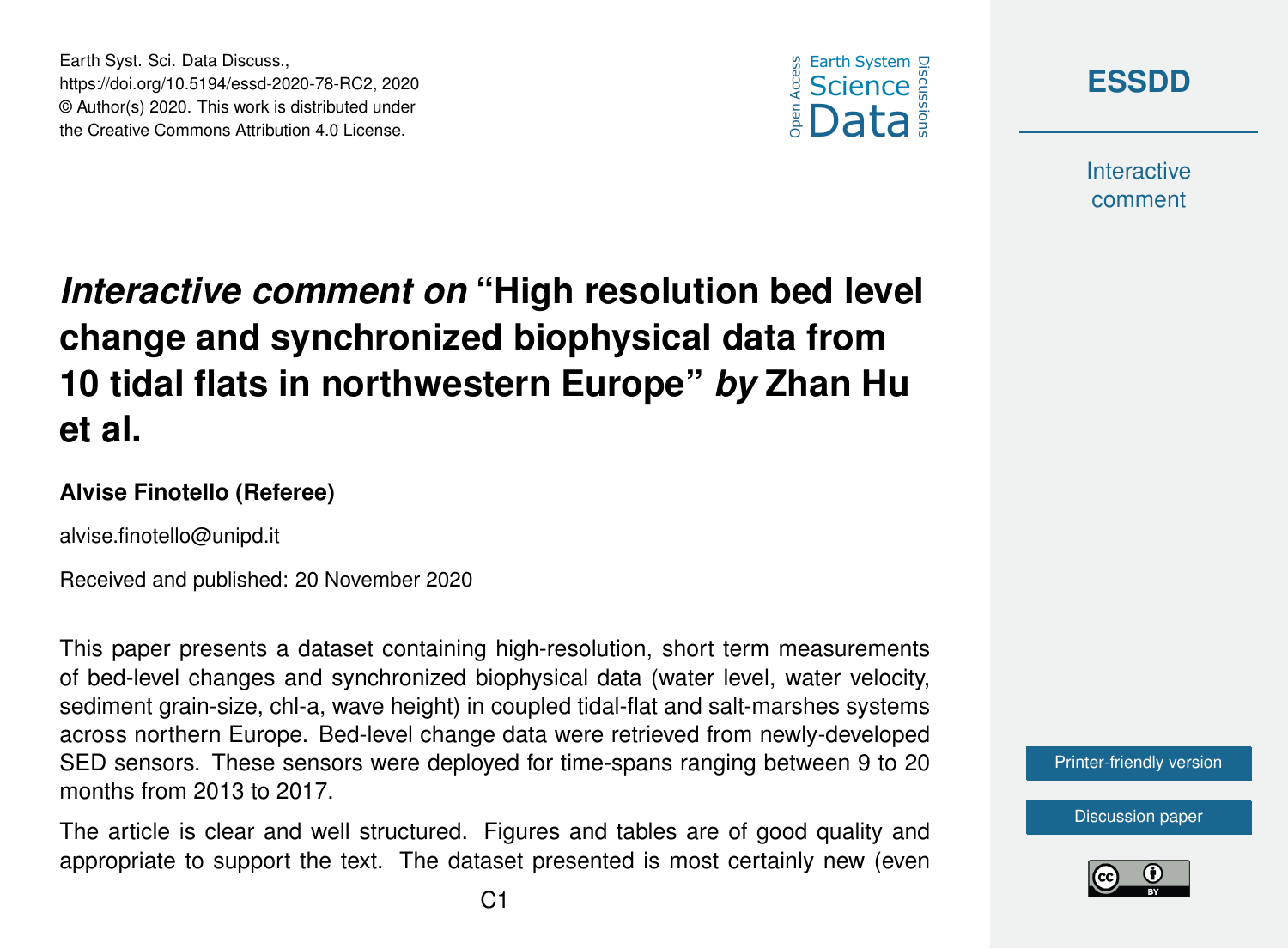though some subsets of these data were already employed for individual studies on specific study-case), and I believe it has a strong potential for being useful in the future (also because the authors intend to further expand the dataset by adding new study cases and data).

Methods and material are described in sufficient detail (with some minor exceptions that I've listed here below), and the cited literature is appropriate in my view.

I encountered no issues in accessing the dataset, which I found is complete and well organized. I've only highlighted in my comments one minor suggestion regarding the format of geographic coordinates to improve data consistency throughout the dataset. Data are easy to read and ready-to-use.

However, I share the concern of Referee 1 (see RC1 comments n.5 and n.7) regarding the reported low values of significant wave height (Hs) equal to 0.1 and 0.08 cm (text line 173). The authors refer to the work of Tucker and Pitt (2001) for the calculation of Hs and wave period from dynamic wave pressure signals. I believe the text should be briefly expanded to provide an explanation regarding this procedure, which are the potential sources of error, and what is the physical limit – if any – below which the derived Hs values should be disregarded due to (e.g.) instrument accuracy.

#### DETAILED COMMENTS

l.1: the wording chosen for the title is a bit strange, because it seems that "highresolution" is referred to bed level (hyphenation is missing, by the way). I would suggest changing it to "High-resolution synchronized data of bed-level changes and biophysical data from. . .", or something similar. Reading the abstract it becomes clear that the focus of the paper is also (if not mostly) on salt marshes, so I find the choice of using "tidal flats" in the title a bit odd. My impression is that making explicitly clear that the paper aims to investigate the dynamics of both tidal flats and marshes would be much better.

## **[ESSDD](https://essd.copernicus.org/preprints/)**

**Interactive** comment

[Printer-friendly version](https://essd.copernicus.org/preprints/essd-2020-78/essd-2020-78-RC2-print.pdf)

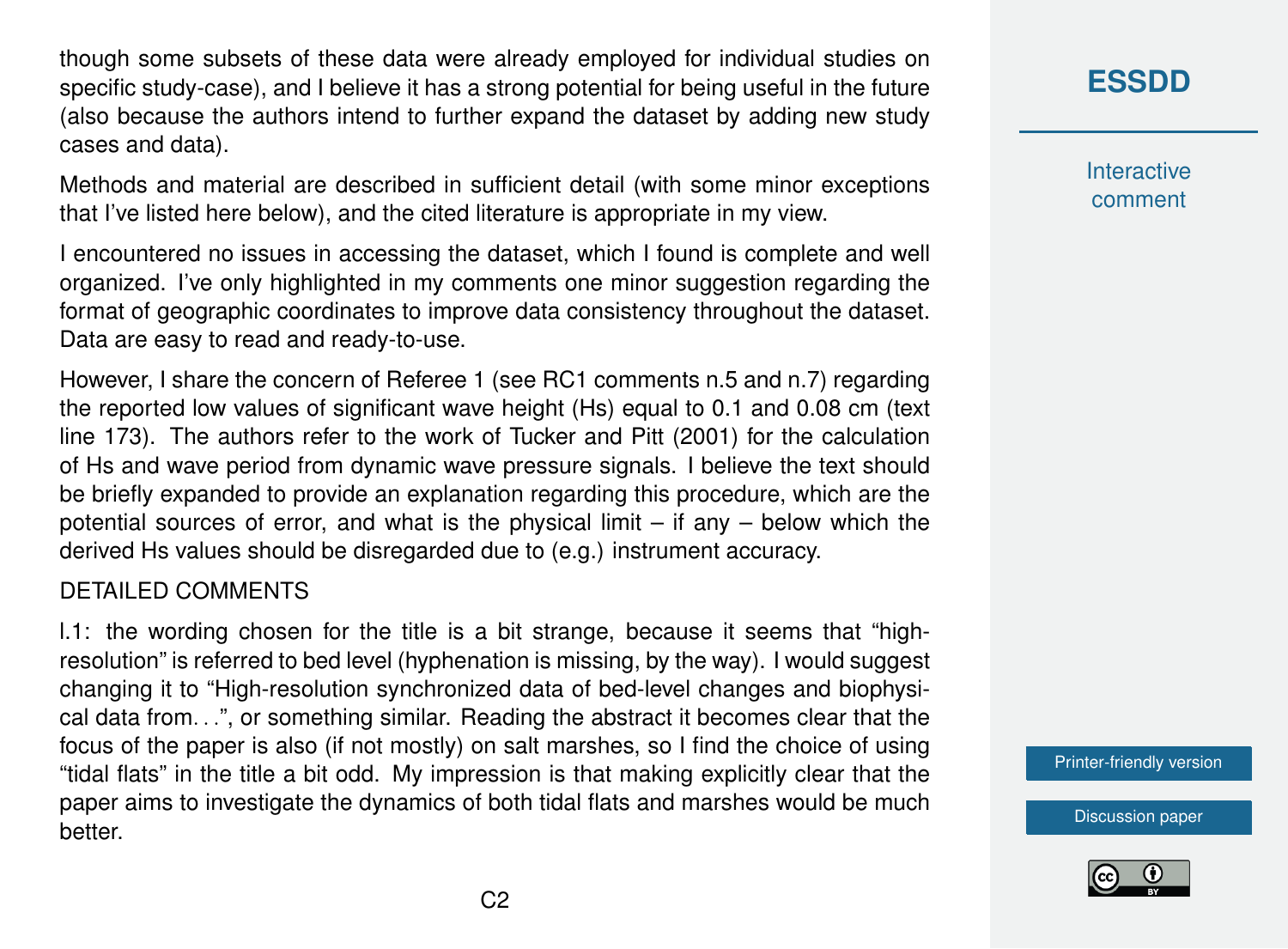l.53-54: "The evaluation of. . ..", there's something strange in this sentence. Perhaps "Evaluating the impact of changing sea level and increasing storminess on these valuable coastal ecosystems is of socioeconomic importance" is more clear.

l.118-120: how was the low-tide defined/measured? Directly by the SED sensor (if so, how) or rather by coupling SEDs with a pressure gauge to measure water elevation? Later in the text (1.133) it is specified that "we deployed pressure sensors 0.05 m 0.10 m above the bed in the vicinity of the SED-sensors at some of the sites (see Table 1)". I think the use of pressure sensors should be mentioned in l.118-120 too.

l.105-115: it would be nice to add some information here (or in Fig.2) regarding the size (i.e., total length) of the SED sensors.

DATA: in the "profile all Mar 2020.xlsx" file, the coordinates (LAT, LON) for all sites are reported in decimal degrees except for sites 9 and 10. I believe it'd be better to keep the decimal degree format throughout the whole dataset. This should be an easy fix. Also, I've noticed that coordinates for site 10 are reported in red: is there a specific reason behind this color choice or is it just a misprint?

FIGURE: Figure 1: the use of blue color to highlight (some) land cover makes the figure a bit confusing I think. It would be probably better to lose such a color-code in favor of a much clearer one with gray=land and white=sea.

#### MINOR COMMENTS

l.31: "instrument cost" –> "costly instruments" is perhaps better.

l.33: "salt marsh sites"->"salt-marsh sites".

l.34-35: "bed level changes"->"bed-level changes" (please add hyphen throughout the whole manuscript).

l.36: D50->D\_50 (use subscript throughout the whole manuscript)

l.36: "some sites", please specify how many.

**Interactive** comment

[Printer-friendly version](https://essd.copernicus.org/preprints/essd-2020-78/essd-2020-78-RC2-print.pdf)